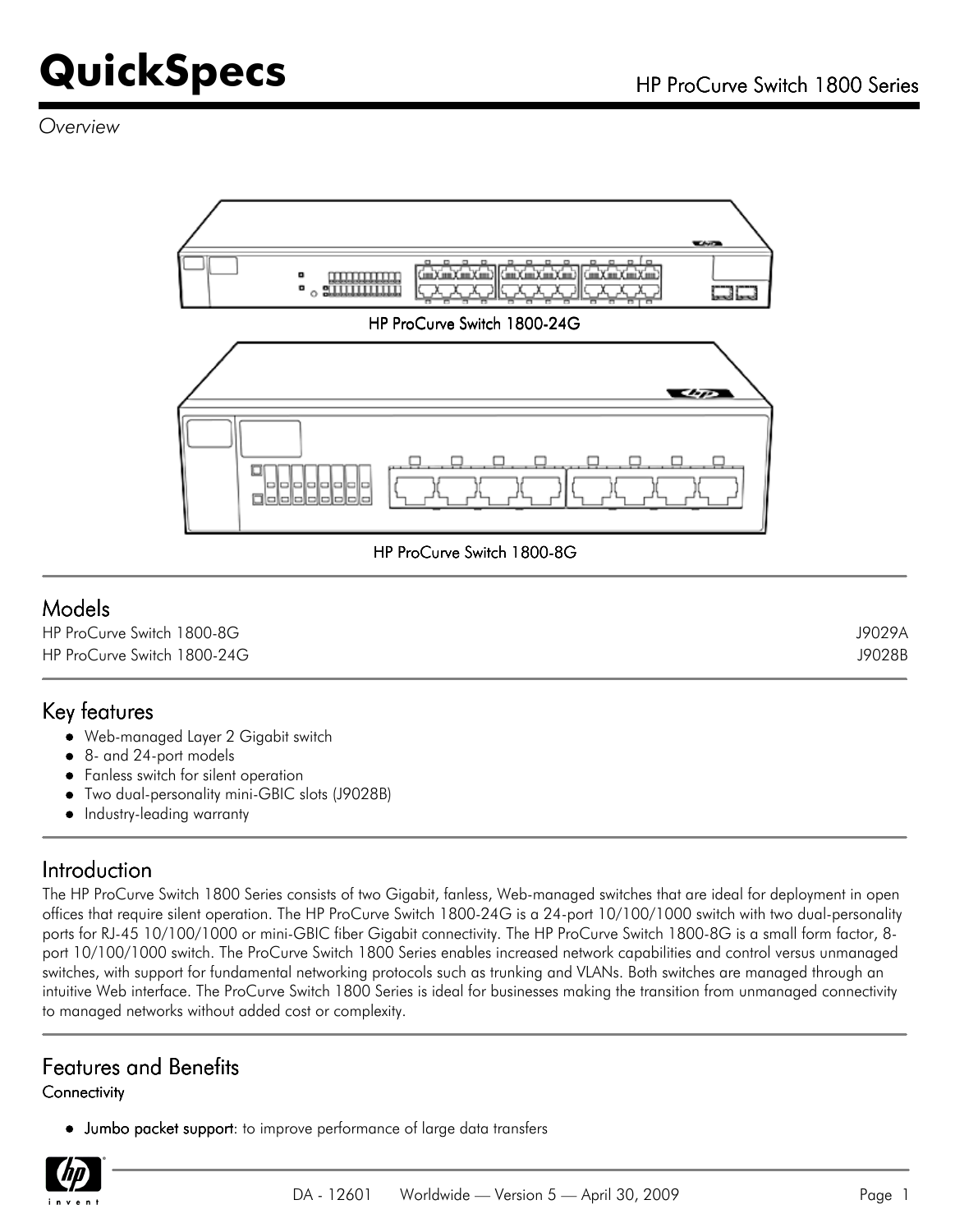#### *Overview*

#### Resiliency and high availability

IEEE 802.3ad Link Aggregation Control Protocol (LACP): provides link-level redundancy with support for up to 4 trunks on the HP ProCurve Switch 1800-8G and 12 trunks on the HP ProCurve Switch 1800-24G, each with up to 8 links (ports) per trunk

#### Layer 2 switching

VLAN support and tagging: support up to 64 port-based VLANs and dynamic configuration of IEEE 802.1Q VLAN tagging, providing security between workgroups

#### **Security**

Management password: provides security so that only authorized access to the Web browser interface is allowed

#### Quality of Service (QoS)

- Traffic prioritization: honors priority of traffic based on 802.1p to deliver data to devices based on the priority and type of traffic
- Broadcast control: allows limitation of broadcast traffic rate to cut down on unwanted broadcast traffic on the network

#### **Manageability**

- Intuitive Web interface: enables simple management via an easy-to-use Web browser interface for switch configuration, monitoring, and administration
- Integration with ProCurve Manager: enables discovery and mapping via ProCurve Manager, available as a free download from the Web
- IEEE 802.1AB Link Layer Discovery Protocol (LLDP): automated device discovery protocol for easy mapping by network management applications

#### Monitor and diagnostics

• Port mirroring: enables traffic on a port to be simultaneously sent to a network analyzer for monitoring

#### Ease of use

- Comprehensive LED display with per-port indicators: provides an at-a-glance view of status, activity, speed, and full-duplex operation
- ProCurve/IEEE Auto-MDIX: automatically adjusts for straight-through or crossover cables on all 10/100/1000 ports

#### **Flexibility**

- Small form factor: ideal for desktop use; space-efficient for deployment flexibility (1800-8G only)
- Designed with no fan: enables quiet operation for deployment in open spaces

#### Warranty and support\*

- ProCurve Lifetime Warranty: for as long as you own the product, with next-business-day advance replacement (available in most countries).
- Electronic and telephone support: limited electronic and telephone support is available from HP. Refer to the HP Web site at: [www.procurve.com/support](http://www.procurve.com/support) for details on the support provided and the period during which support is available.
- Software releases: refer to the HP Web site at: [www.procurve.com/support](http://www.procurve.com/support) for details on the software releases provided and the period during which software releases are available.

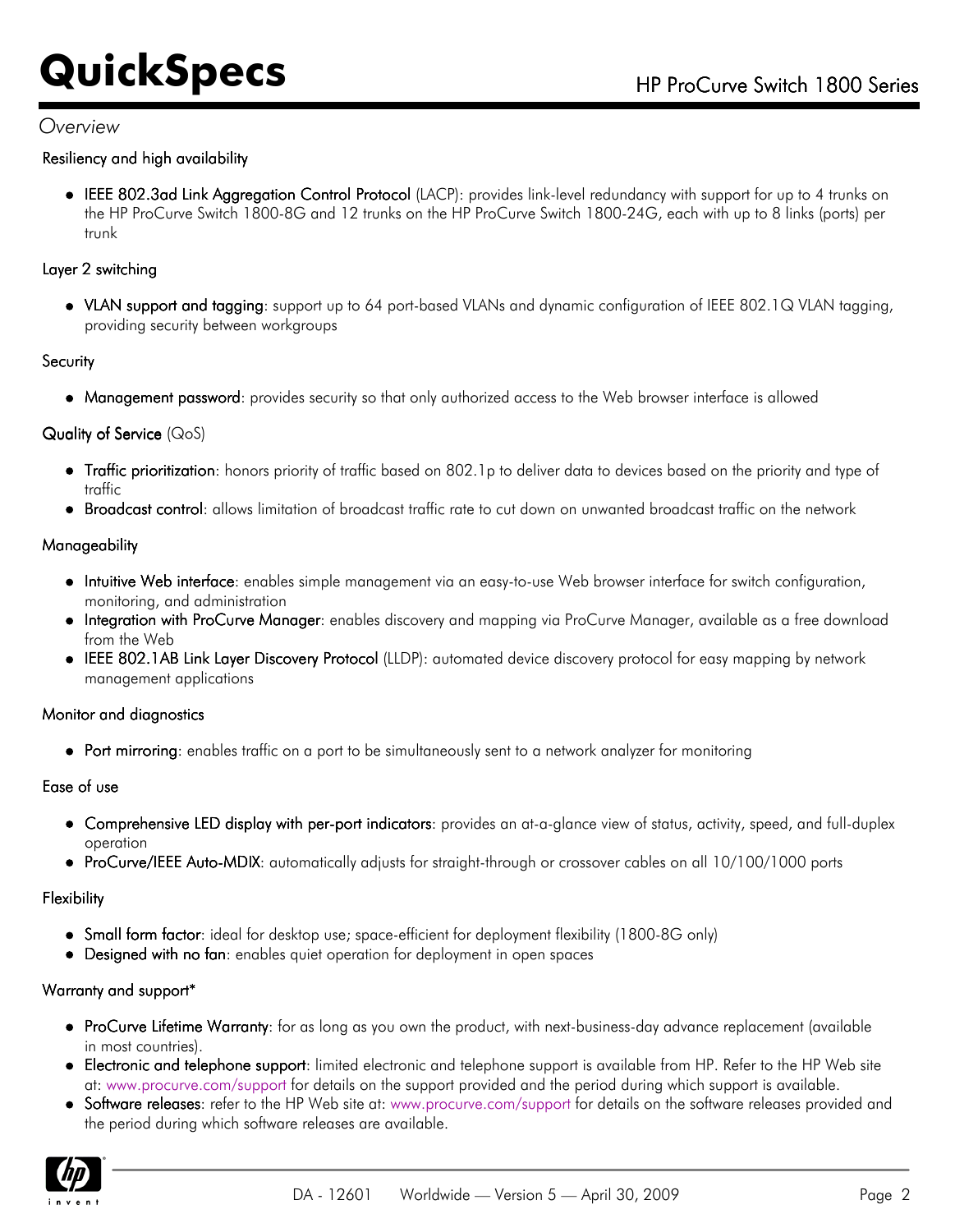### *Overview*

\* For as long as you own the product, with next-business-day advance replacement (available in most countries). The following hardware products and their related series modules have a one-year hardware warranty with extensions available: HP ProCurve Routing Switch 9300m Series, HP ProCurve Switch 8100fl Series, and HP ProCurve Network Access Controller 800. The following hardware mobility products have a one-year hardware limited warranty with extensions available: HP ProCurve M111 Client Bridge, HP ProCurve MSM3xx-R Access Points, HP ProCurve MSM7xx Mobility and Access Controllers, HP ProCurve RF Manager IDS/IPS Systems, HP ProCurve MSM Power Supplies, and HP ProCurve 1-Port Power Injector. Standalone software, upgrades, or licenses may have a different warranty duration. For details, refer to the ProCurve Software License, Warranty, and Support booklet at: [http://www.procurve.com/warranty.](http://www.procurve.com/warranty)

| HP ProCurve Switch 1800 Series accessories |        |
|--------------------------------------------|--------|
| HP ProCurve Manager 2.3                    |        |
| HP ProCurve Switch 1800 Series accessories |        |
| HP ProCurve Gigabit-SX-LC Mini-GBIC        | J4858C |
| HP ProCurve Gigabit-LX-LC Mini-GBIC        | J4859C |
| HP ProCurve Gigabit-LH-LC Mini-GBIC        | J4860C |
| NEW HP ProCurve 1000-BX-D SFP-LC Mini-GBIC | J9142B |
| NEW HP ProCurve 1000-BX-U SFP-LC Mini-GBIC | J9143B |
| <b>Services</b>                            |        |

| ProCurve Switch 1800- | 3-year, 4-hour onsite, 13x5 coverage for hardware                              | <b>UE256E</b> |
|-----------------------|--------------------------------------------------------------------------------|---------------|
| 8G                    | 3-year, 4-hour onsite, 24x7 coverage for hardware                              | <b>UE257E</b> |
|                       | 3-year, 4-hour onsite, 24x7 coverage for hardware, 24x7 software phone support | <b>UE258E</b> |
|                       | 3-year, 24x7 SW phone support, software updates                                | <b>UE260E</b> |
| ProCurve Switch 1800- | 3-year, 4-hour onsite, 13x5 coverage for hardware                              | U4683E        |
| 24G                   | 3-year, 4-hour onsite, 24x7 coverage for hardware                              | U4835E        |
|                       | 3-year, 4-hour onsite, 24x7 coverage for hardware, 24x7 software phone support | U6321E        |
|                       | 3-year, 24x7 SW phone support, software updates                                | <b>UF792E</b> |

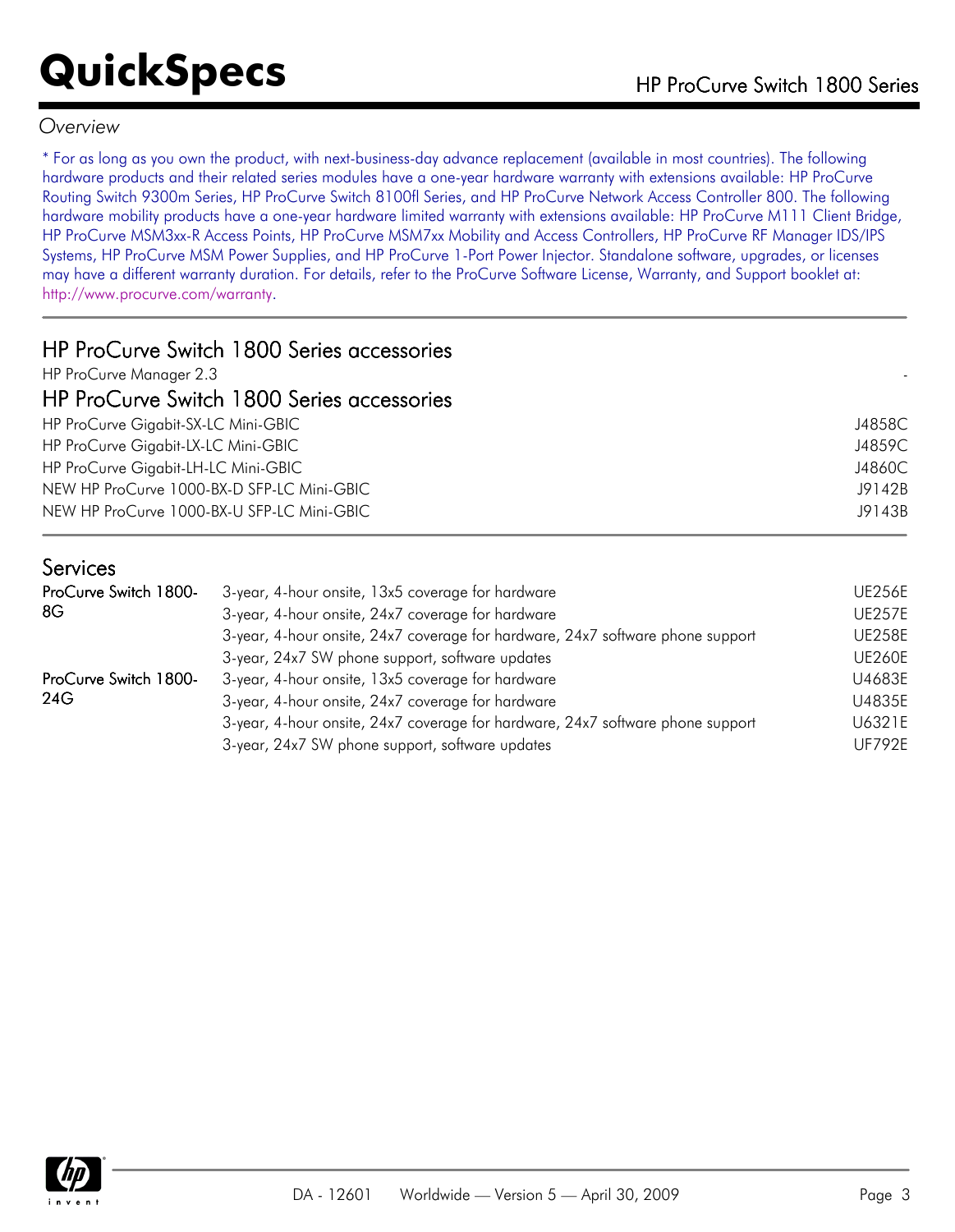## *Technical Specifications*

| <b>HP ProCurve Switch</b><br>1800-24G (J9028B) | Ports                             | 22 auto-sensing 10/100/1000 ports (IEEE 802.3 Type 10Base-T, IEEE<br>802.3u Type 100Base-TX, IEEE 802.3ab Type 1000Base-T); Media Type:<br>IEEE Auto-MDIX; Duplex: 10Base-T/100Base-TX: half or full; 1000Base-T:<br>full only                                  |                                           |  |
|------------------------------------------------|-----------------------------------|-----------------------------------------------------------------------------------------------------------------------------------------------------------------------------------------------------------------------------------------------------------------|-------------------------------------------|--|
|                                                |                                   | 2 dual-personality ports; each port can be used as either an RJ-45<br>10/100/1000 port (IEEE 802.3 Type 10Base-T; IEEE 802.3u Type<br>100Base-TX; IEEE 802.3ab 1000Base-T Gigabit Ethernet) or an open mini-<br>GBIC slot (for use with mini-GBIC transceivers) |                                           |  |
|                                                | <b>Dimensions</b>                 | 6.74(d) x 17.42(w) x 1.73(h) in. (17.12 x 44.25 x 4.39 cm) (1U height)                                                                                                                                                                                          |                                           |  |
|                                                | Weight                            | 4.32 lb. (1.96 kg), Fully loaded                                                                                                                                                                                                                                |                                           |  |
|                                                | Memory and processor              | 2 MB flash, 64 KB SDRAM, 2 MB RAM/ROM capacity; packet buffer size:<br>500 KB                                                                                                                                                                                   |                                           |  |
|                                                | Mounting                          | Mounts in an EIA-standard 19 in. telco rack or equipment cabinet (hardware<br>included)                                                                                                                                                                         |                                           |  |
|                                                | Performance                       | 100 Mb Latency                                                                                                                                                                                                                                                  | $<$ 4.7 $\mu$ s (64-byte packets)         |  |
|                                                |                                   | 1000 Mb Latency                                                                                                                                                                                                                                                 | $<$ 3.0 $\mu$ s (64-byte packets)         |  |
|                                                |                                   | Throughput                                                                                                                                                                                                                                                      | up to 35.7 million pps (64-byte packets)  |  |
|                                                |                                   | Switching capcity                                                                                                                                                                                                                                               | 48 Gbps                                   |  |
|                                                |                                   | MAC addresstable size                                                                                                                                                                                                                                           | 8,000 entries                             |  |
|                                                | Environment                       | Operating temperature                                                                                                                                                                                                                                           | 32°F to 104°F (0°C to 40°C)               |  |
|                                                |                                   | Operating relative<br>humidity                                                                                                                                                                                                                                  | 10% to 90% @ 104°F (40°C), non-condensing |  |
|                                                |                                   | Non-operating/Storage<br>temperature                                                                                                                                                                                                                            | -40°F to 158°F (-40°C to 70°C)            |  |
|                                                |                                   | Non-operating/Storage<br>relative humidity                                                                                                                                                                                                                      | 10% to 90% @ 149°F (65°C), non-condensing |  |
|                                                |                                   | Altitude                                                                                                                                                                                                                                                        | up to 10000 ft. (3 km)                    |  |
|                                                |                                   | Acoustic                                                                                                                                                                                                                                                        | Power: 0 dB no fan                        |  |
|                                                | <b>Electrical characteristics</b> | Maximum heat dissipation 92 BTU/hr (97 kJ/hr)                                                                                                                                                                                                                   |                                           |  |
|                                                |                                   | Voltage                                                                                                                                                                                                                                                         | 100-127 / 200-240 VAC                     |  |
|                                                |                                   | Current                                                                                                                                                                                                                                                         | 0.8 / 0.4 A                               |  |
|                                                |                                   | Power consumption                                                                                                                                                                                                                                               | 27 W                                      |  |
|                                                |                                   | Frequency                                                                                                                                                                                                                                                       | 50 / 60 Hz                                |  |
|                                                |                                   | NOTES: Maximum power rating and maximum heat dissipation are the<br>worst-case theoretical maximum numbers provided for planning the<br>infrastructure with fully loaded PoE (if equipped), 100% traffic, all ports<br>plugged in, and all modules populated.   |                                           |  |
|                                                | Safety                            | CSA 22.2 No. 60950; EN 60950/IEC 60950; UL 60950                                                                                                                                                                                                                |                                           |  |
|                                                | Emissions                         | FCC Rules Part 15, Subpart B Class A; EN 55022; VCCI; ICES-003<br>(Canada)                                                                                                                                                                                      |                                           |  |
|                                                | Immunity                          | EN                                                                                                                                                                                                                                                              | EN 55024, CISPR 24                        |  |
|                                                |                                   | <b>ESD</b>                                                                                                                                                                                                                                                      | EN 61000-4-2                              |  |
|                                                |                                   | Radiated                                                                                                                                                                                                                                                        | EN 61000-4-3                              |  |

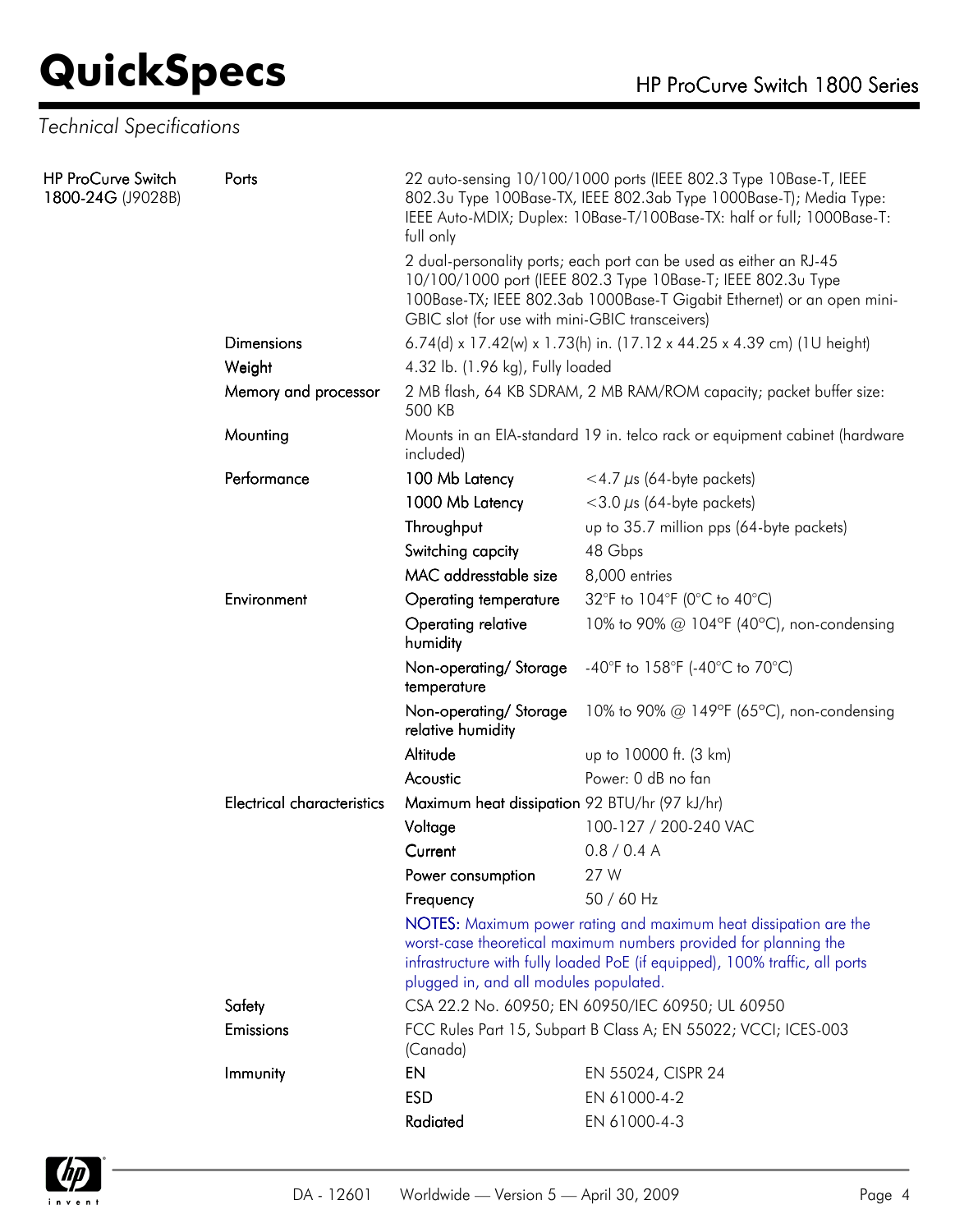## *Technical Specifications*

|                                        |                                   | EFT/Burst                                                                                                                                                                                                             | EN 61000-4-4                                                                                                                                                                                                                                                                                                                                                                                                                                                                                 |
|----------------------------------------|-----------------------------------|-----------------------------------------------------------------------------------------------------------------------------------------------------------------------------------------------------------------------|----------------------------------------------------------------------------------------------------------------------------------------------------------------------------------------------------------------------------------------------------------------------------------------------------------------------------------------------------------------------------------------------------------------------------------------------------------------------------------------------|
|                                        |                                   | Surge                                                                                                                                                                                                                 | EN 61000-4-5                                                                                                                                                                                                                                                                                                                                                                                                                                                                                 |
|                                        |                                   | Conducted                                                                                                                                                                                                             | EN 61000-4-6                                                                                                                                                                                                                                                                                                                                                                                                                                                                                 |
|                                        | Power frequency<br>magnetic field | EN 61000-4-8                                                                                                                                                                                                          |                                                                                                                                                                                                                                                                                                                                                                                                                                                                                              |
|                                        |                                   | Voltage dips and<br>interruptions                                                                                                                                                                                     | EN 61000-4-11                                                                                                                                                                                                                                                                                                                                                                                                                                                                                |
|                                        |                                   | <b>Harmonics</b>                                                                                                                                                                                                      | EN 61000-3-2                                                                                                                                                                                                                                                                                                                                                                                                                                                                                 |
|                                        |                                   | Flicker                                                                                                                                                                                                               | EN 61000-3-3                                                                                                                                                                                                                                                                                                                                                                                                                                                                                 |
|                                        | Management                        | HP ProCurve Manager; Web browser                                                                                                                                                                                      |                                                                                                                                                                                                                                                                                                                                                                                                                                                                                              |
|                                        | Services                          | support (U6321E)                                                                                                                                                                                                      | 3-year, 4-hour onsite, 13x5 coverage for hardware (U4683E)<br>3-year, 4-hour onsite, 24x7 coverage for hardware (U4835E)<br>3-year, 4-hour onsite, 24x7 coverage for hardware, 24x7 software phone<br>3-year, 24x7 SW phone support, software updates (UF792E)<br>Installation with minimum configuration, system-based pricing (U4826E)<br>Installation with HP-provided configuration, system-based pricing (U4830E)<br>Refer to the HP Web site at: www.procurve.com/services for details |
|                                        | local HP sales office.            | on the service-level descriptions and product numbers. For details<br>about services and response times in your area, please contact your                                                                             |                                                                                                                                                                                                                                                                                                                                                                                                                                                                                              |
|                                        | Standards and protocols           | <b>General Protocols</b><br>IEEE 802.1p Priority<br>IEEE 802.1Q VLANs<br>IEEE 802.3x Flow Control<br>RFC 1534 DHCP/BOOTP Interoperation<br>Network Management<br>IEEE 802.1AB Link Layer<br>Discovery Protocol (LLDP) | IEEE 802.3ad Link Aggregation Control Protocol (LACP)                                                                                                                                                                                                                                                                                                                                                                                                                                        |
|                                        | <b>Notes</b>                      |                                                                                                                                                                                                                       | Use only supported genuine ProCurve mini-GBICs with your switch.                                                                                                                                                                                                                                                                                                                                                                                                                             |
| HP ProCurve Switch<br>1800-8G (J9029A) | Ports                             | full only                                                                                                                                                                                                             | 8 auto-sensing 10/100/1000 ports (IEEE 802.3 Type 10Base-T, IEEE<br>802.3u Type 100Base-TX, IEEE 802.3ab Type 1000Base-T); Media Type:<br>IEEE Auto-MDIX; Duplex: 10Base-T/100Base-TX: half or full; 1000Base-T:                                                                                                                                                                                                                                                                             |
|                                        | <b>Dimensions</b>                 |                                                                                                                                                                                                                       | 4.58(d) x 7.73(w) x 1.73(h) in. (11.63 x 19.63 x 4.39 cm) (1U height)                                                                                                                                                                                                                                                                                                                                                                                                                        |
|                                        | Weight                            | 1.19 lb. (0.54 kg), Fully loaded                                                                                                                                                                                      |                                                                                                                                                                                                                                                                                                                                                                                                                                                                                              |
|                                        | Memory and processor              | 144 KB                                                                                                                                                                                                                | 1 MB flash, 64 KB SDRAM, 1 MB RAM/ROM capacity; packet buffer size:                                                                                                                                                                                                                                                                                                                                                                                                                          |
|                                        | Mounting                          | Horizontal surface mounting only                                                                                                                                                                                      |                                                                                                                                                                                                                                                                                                                                                                                                                                                                                              |

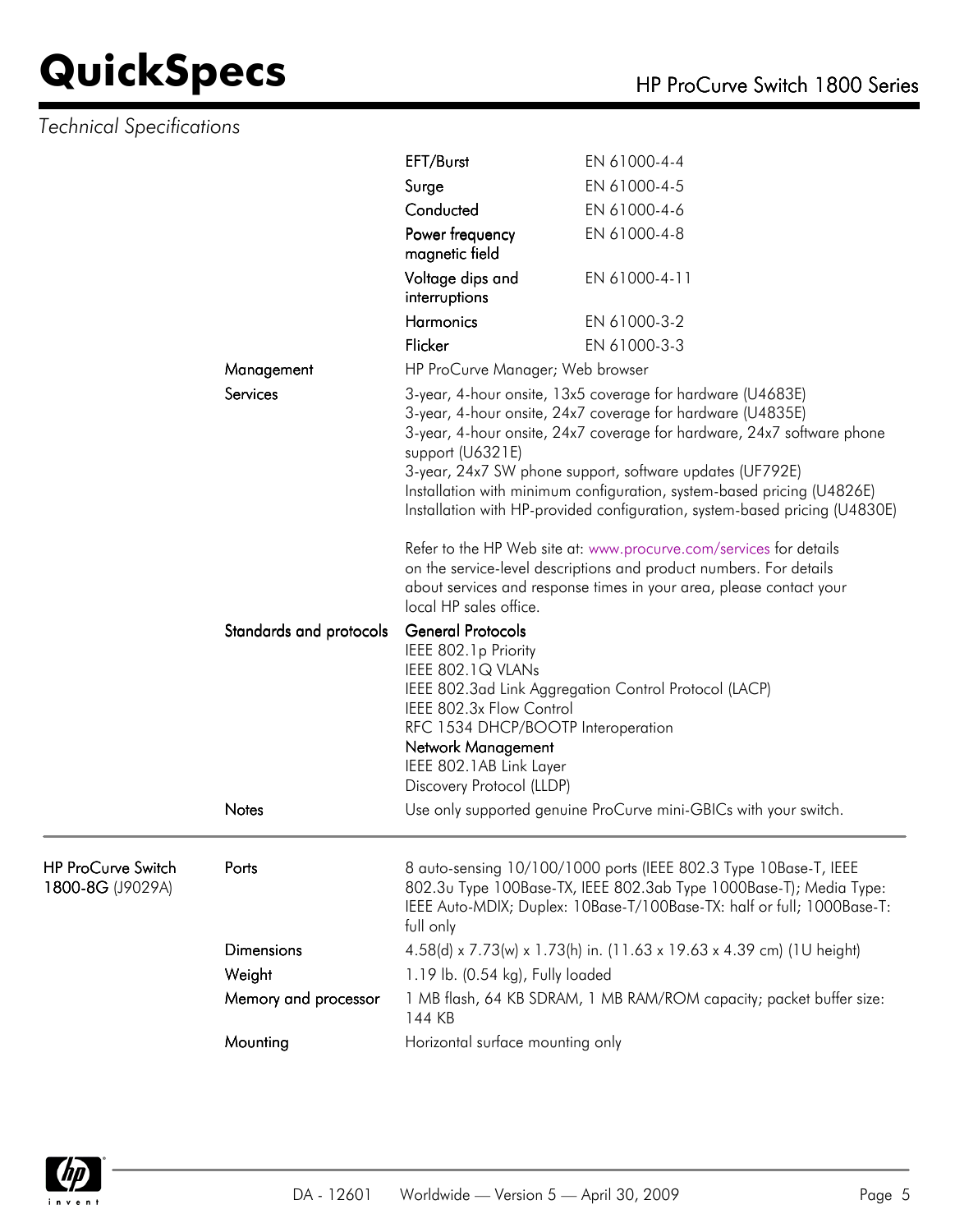| <b>Technical Specifications</b> |                                   |                                               |                                                                                                                                                                                                                                                                                                                                                                                                                                                 |
|---------------------------------|-----------------------------------|-----------------------------------------------|-------------------------------------------------------------------------------------------------------------------------------------------------------------------------------------------------------------------------------------------------------------------------------------------------------------------------------------------------------------------------------------------------------------------------------------------------|
|                                 | Performance                       | 100 Mb Latency                                | $<$ 3.9 $\mu$ s (64-byte packets)                                                                                                                                                                                                                                                                                                                                                                                                               |
|                                 |                                   | 1000 Mb Latency                               | $<$ 2.1 $\mu$ s (64-byte packets)                                                                                                                                                                                                                                                                                                                                                                                                               |
|                                 |                                   | Throughput                                    | up to 11.9 million pps (64-byte packets)                                                                                                                                                                                                                                                                                                                                                                                                        |
|                                 |                                   | Switching capcity                             | 16 Gbps                                                                                                                                                                                                                                                                                                                                                                                                                                         |
|                                 |                                   | MAC addresstable size                         | 8,000 entries                                                                                                                                                                                                                                                                                                                                                                                                                                   |
|                                 | Environment                       | <b>Operating temperature</b>                  | 32°F to 104°F (0°C to 40°C)                                                                                                                                                                                                                                                                                                                                                                                                                     |
|                                 |                                   | Operating relative<br>humidity                | 10% to 90% @ 104°F (40°C), non-condensing                                                                                                                                                                                                                                                                                                                                                                                                       |
|                                 |                                   | Non-operating/Storage<br>temperature          | -40°F to 158°F (-40°C to 70°C)                                                                                                                                                                                                                                                                                                                                                                                                                  |
|                                 |                                   | Non-operating/Storage<br>relative humidity    | 10% to 90% @ 149°F (65°C), non-condensing                                                                                                                                                                                                                                                                                                                                                                                                       |
|                                 |                                   | Altitude                                      | up to 10000 ft. (3 km)                                                                                                                                                                                                                                                                                                                                                                                                                          |
|                                 |                                   | Acoustic                                      | Power: 0 dB no fan                                                                                                                                                                                                                                                                                                                                                                                                                              |
|                                 | <b>Electrical characteristics</b> | Maximum heat dissipation 61 BTU/hr (64 kJ/hr) |                                                                                                                                                                                                                                                                                                                                                                                                                                                 |
|                                 |                                   | Voltage                                       | 100-240 VAC                                                                                                                                                                                                                                                                                                                                                                                                                                     |
|                                 |                                   | Current                                       | 0.5A                                                                                                                                                                                                                                                                                                                                                                                                                                            |
|                                 |                                   | Power consumption                             | 18 W                                                                                                                                                                                                                                                                                                                                                                                                                                            |
|                                 |                                   | Frequency                                     | 60 Hz                                                                                                                                                                                                                                                                                                                                                                                                                                           |
|                                 |                                   | <b>Notes</b>                                  | Maximum power rating and maximum heat<br>dissipation are the worst-case theoretical<br>maximum numbers provided for planning the<br>infrastructure with fully loaded PoE (if equipped),<br>100% traffic, all ports plugged in, and all<br>modules populated.<br>The exact input voltage and frequency rating are<br>determined by the specific power adapter part<br>number ordered. Please select the correct power<br>adapter country option. |
|                                 | Safety                            |                                               | CSA 22.2 No. 60950; EN 60950/IEC 60950; UL 60950                                                                                                                                                                                                                                                                                                                                                                                                |
|                                 | <b>Emissions</b>                  | (Canada)                                      | FCC Rules Part 15, Subpart B Class A; EN 55022; VCCI; ICES-003                                                                                                                                                                                                                                                                                                                                                                                  |
|                                 | Immunity                          | EN                                            | EN 55024, CISPR 24                                                                                                                                                                                                                                                                                                                                                                                                                              |
|                                 |                                   | <b>ESD</b>                                    | EN 61000-4-2                                                                                                                                                                                                                                                                                                                                                                                                                                    |
|                                 |                                   | Radiated                                      | EN 61000-4-3                                                                                                                                                                                                                                                                                                                                                                                                                                    |
|                                 |                                   | EFT/Burst                                     | EN 61000-4-4                                                                                                                                                                                                                                                                                                                                                                                                                                    |
|                                 |                                   | Surge                                         | EN 61000-4-5                                                                                                                                                                                                                                                                                                                                                                                                                                    |
|                                 |                                   | Conducted                                     | EN 61000-4-6                                                                                                                                                                                                                                                                                                                                                                                                                                    |
|                                 |                                   | Power frequency<br>magnetic field             | EN 61000-4-8                                                                                                                                                                                                                                                                                                                                                                                                                                    |
|                                 |                                   | Voltage dips and<br>interruptions             | EN 61000-4-11                                                                                                                                                                                                                                                                                                                                                                                                                                   |
|                                 |                                   | Harmonics                                     | EN 61000-3-2                                                                                                                                                                                                                                                                                                                                                                                                                                    |
|                                 |                                   | Flicker                                       | EN 61000-3-3                                                                                                                                                                                                                                                                                                                                                                                                                                    |